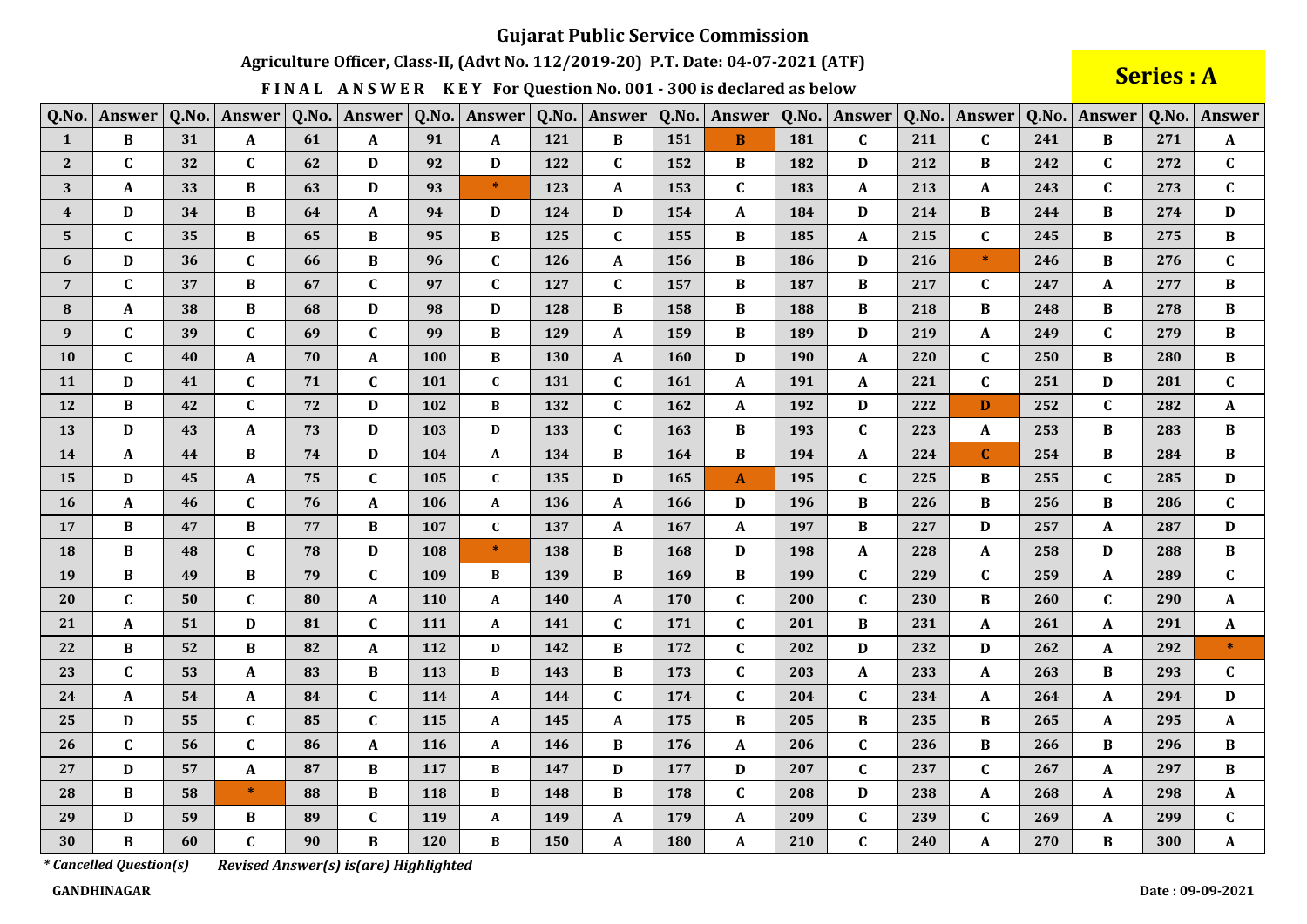Agriculture Officer, Class-II, (Advt No. 112/2019-20) P.T. Date: 04-07-2021 (ATF)

FINAL ANSWER KEY For Question No. 001 - 300 is declared as below

**Series: B** 

| Q.No.                   | Answer       | Q.No. | Answer       | Q.No. | Answer       | Q.No. | Answer       | Q.No.      | Answer       | Q.No. | Answer       | Q.No. | Answer           | Q.No. | Answer       | Q.No. | Answer       | Q.No. | <b>Answer</b> |
|-------------------------|--------------|-------|--------------|-------|--------------|-------|--------------|------------|--------------|-------|--------------|-------|------------------|-------|--------------|-------|--------------|-------|---------------|
| $\mathbf{1}$            | $\mathbf{C}$ | 31    | $\mathbf{C}$ | 61    | $\, {\bf B}$ | 91    | D            | 121        | A            | 151   | $\mathbf{C}$ | 181   | $\mathbf C$      | 211   | A            | 241   | $\mathbf{C}$ | 271   | $\mathbf{C}$  |
| 2 <sup>1</sup>          | A            | 32    | D            | 62    | $\mathbf{C}$ | 92    | B            | 122        | A            | 152   | $\mathbf{C}$ | 182   | $\bf{B}$         | 212   | $\ast$       | 242   | D            | 272   | $\bf{B}$      |
| 3                       | B            | 33    | D            | 63    | A            | 93    | A            | 123        | B            | 153   | $\mathbf{C}$ | 183   | B                | 213   | C            | 243   | A            | 273   | A             |
| $\overline{\mathbf{4}}$ | $\mathbf{C}$ | 34    | D            | 64    | D            | 94    | A            | 124        | B            | 154   | B            | 184   | $\mathbf{C}$     | 214   | D            | 244   | $\mathbf{C}$ | 274   | B             |
| 5                       | $\mathbf{C}$ | 35    | $\mathbf{C}$ | 65    | $\mathbf C$  | 95    | $\mathbf C$  | 125        | $\mathbf{A}$ | 155   | D            | 185   | $\boldsymbol{A}$ | 215   | A            | 245   | B            | 275   | $\mathbf{C}$  |
| 6                       | $\mathbf{A}$ | 36    | A            | 66    | D            | 96    | $\mathbf{C}$ | 126        | D            | 156   | A            | 186   | $\bf{B}$         | 216   | B            | 246   | B            | 276   | $\ast$        |
| $7\overline{ }$         | $\bf{B}$     | 37    | B            | 67    | $\mathbf{C}$ | 97    | A            | 127        | A            | 157   | A            | 187   | $\mathbf D$      | 217   | B            | 247   | D            | 277   | $\mathbf{C}$  |
| 8                       | B            | 38    | D            | 68    | $\mathbf{A}$ | 98    | $\ast$       | 128        | D            | 158   | B            | 188   | $\, {\bf B}$     | 218   | A            | 248   | A            | 278   | $\bf{B}$      |
| 9                       | $\mathbf{C}$ | 39    | $\mathbf{C}$ | 69    | $\mathbf C$  | 99    | $\bf{B}$     | 129        | B            | 159   | B            | 189   | $\mathbf{A}$     | 219   | $\mathbf{C}$ | 249   | $\mathbf{C}$ | 279   | $\mathbf{A}$  |
| 10                      | B            | 40    | A            | 70    | $\mathbf C$  | 100   | $\mathbf C$  | <b>130</b> | $\mathbf{C}$ | 160   | A            | 190   | $\mathbf{A}$     | 220   | A            | 250   | B            | 280   | $\mathbf{C}$  |
| 11                      | $\mathbf A$  | 41    | $\mathbf{A}$ | 71    | $\mathbf D$  | 101   | $\mathbf{C}$ | 131        | $\mathbf{C}$ | 161   | $\mathbf{C}$ | 191   | $\bf{B}$         | 221   | A            | 251   | $\mathbf{A}$ | 281   | $\bf{B}$      |
| 12                      | D            | 42    | $\bf{B}$     | 72    | $\, {\bf B}$ | 102   | D            | 132        | $\mathbf{C}$ | 162   | B            | 192   | $\bf{B}$         | 222   | A            | 252   | D            | 282   | $\mathbf{C}$  |
| 13                      | $\star$      | 43    | $\mathbf{C}$ | 73    | $\mathbf D$  | 103   | A            | 133        | $\mathbf{C}$ | 163   | D            | 193   | $\mathbf{C}$     | 223   | B            | 253   | A            | 283   | $\mathbf{C}$  |
| 14                      | D            | 44    | A            | 74    | $\mathbf{A}$ | 104   | D            | 134        | $\mathbf C$  | 164   | A            | 194   | $\mathbf{A}$     | 224   | A            | 254   | A            | 284   | B             |
| 15                      | B            | 45    | D            | 75    | D            | 105   | A            | 135        | B            | 165   | C            | 195   | В                | 225   | A            | 255   | B            | 285   | B             |
| 16                      | $\mathbf{C}$ | 46    | $\mathbf{C}$ | 76    | A            | 106   | D            | 136        | A            | 166   | A            | 196   | B                | 226   | B            | 256   | B            | 286   | B             |
| 17                      | $\mathbf{C}$ | 47    | D            | 77    | B            | 107   | B            | 137        | D            | 167   | $\mathbf{C}$ | 197   | B                | 227   | A            | 257   | $\mathbf C$  | 287   | A             |
| 18                      | D            | 48    | B            | 78    | $\, {\bf B}$ | 108   | B            | 138        | C            | 168   | $*$          | 198   | B                | 228   | A            | 258   | A            | 288   | B             |
| 19                      | $\bf{B}$     | 49    | D            | 79    | $\, {\bf B}$ | 109   | D            | 139        | $\mathbf{A}$ | 169   | B            | 199   | $\, {\bf B}$     | 229   | A            | 259   | $\mathbf{C}$ | 289   | $\mathbf{C}$  |
| 20                      | B            | 50    | B            | 80    | $\mathbf C$  | 110   | A            | <b>140</b> | A            | 170   | A            | 200   | D                | 230   | B            | 260   | A            | 290   | B             |
| 21                      | A            | 51    | A            | 81    | $\mathbf{C}$ | 111   | A            | 141        | B            | 171   | A            | 201   | $\mathbf C$      | 231   | A            | 261   | B            | 291   | D             |
| 22                      | D            | 52    | $\mathbf{C}$ | 82    | $\mathbf C$  | 112   | $\mathbf D$  | 142        | $\mathbf C$  | 172   | D            | 202   | $\mathbf{A}$     | 232   | $\mathbf{C}$ | 262   | D            | 292   | $\mathbf{C}$  |
| 23                      | $\mathbf D$  | 53    | B            | 83    | $\mathbf{A}$ | 113   | $\mathbf{C}$ | 143        | A            | 173   | $\bf{B}$     | 203   | $\, {\bf B}$     | 233   | $\mathbf C$  | 263   | A            | 293   | $\bf{B}$      |
| 24                      | $\mathbf A$  | 54    | B            | 84    | $\, {\bf B}$ | 114   | $\mathbf A$  | 144        | D            | 174   | A            | 204   | $\bf{B}$         | 234   | $\mathbf D$  | 264   | $\mathbf{C}$ | 294   | $\bf{B}$      |
| 25                      | B            | 55    | B            | 85    | A            | 115   | $\mathbf C$  | 145        | $\mathbf{C}$ | 175   | A            | 205   | D                | 235   | B            | 265   | B            | 295   | C             |
| 26                      | B            | 56    | $\mathbf{C}$ | 86    | $\mathbf{C}$ | 116   | B            | 146        | A            | 176   | A            | 206   | $\mathbf C$      | 236   | $\mathbf{C}$ | 266   | $\mathbf{C}$ | 296   | B             |
| 27                      | $\mathbf{C}$ | 57    | B            | 87    | $\bf{B}$     | 117   | B            | 147        | $\mathbf C$  | 177   | B            | 207   | D                | 237   | B            | 267   | $\mathbf{C}$ | 297   | A             |
| 28                      | D            | 58    | B            | 88    | $\mathbf{C}$ | 118   | $\mathbf{A}$ | 148        | B            | 178   | B            | 208   | $\bf{B}$         | 238   | B            | 268   | D            | 298   | D             |
| 29                      | $\mathbf{C}$ | 59    | $\mathbf{C}$ | 89    | $\, {\bf B}$ | 119   | $\mathbf C$  | 149        | A            | 179   | A            | 209   | $\mathbf C$      | 239   | B            | 269   | $\mathbf{C}$ | 299   | $\mathbf{A}$  |
| 30                      | $\mathbf{A}$ | 60    | $\mathbf{A}$ | 90    | $\mathbf{C}$ | 120   | $\mathbf C$  | 150        | $\mathbf{A}$ | 180   | B            | 210   | $\mathbf{A}$     | 240   | B            | 270   | $\mathbf{C}$ | 300   | $\mathbf{C}$  |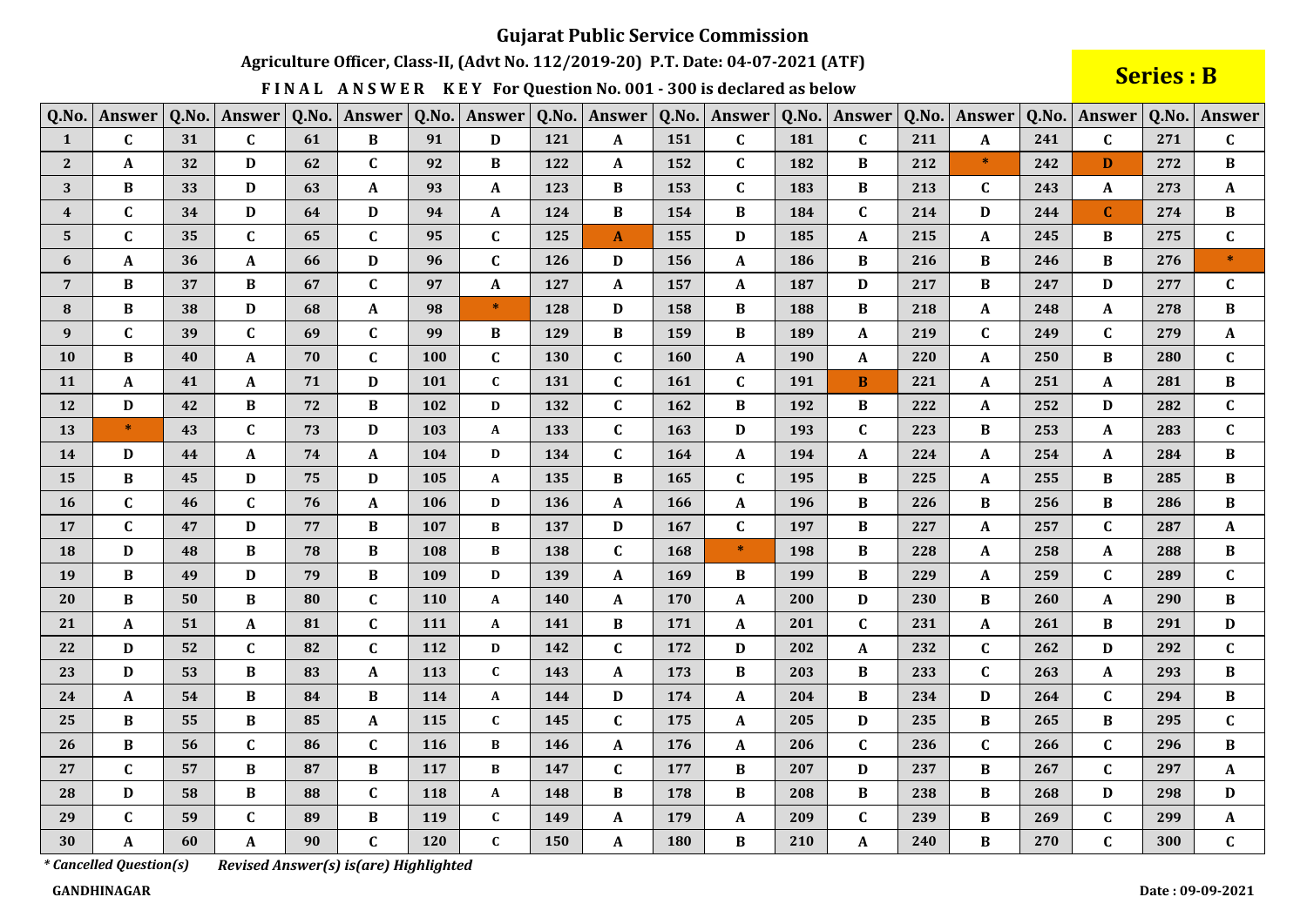Agriculture Officer, Class-II, (Advt No. 112/2019-20) P.T. Date: 04-07-2021 (ATF)

FINAL ANSWER KEY For Question No. 001 - 300 is declared as below

Series : C

| Q.No.            | Answer       | Q.No. | Answer       | Q.No. | Answer                    | Q.No. | Answer       | Q.No.      | Answer       | Q.No. | Answer       | Q.No. | Answer       | Q.No. | Answer       |     | Q.No. Answer | Q.No. | Answer       |
|------------------|--------------|-------|--------------|-------|---------------------------|-------|--------------|------------|--------------|-------|--------------|-------|--------------|-------|--------------|-----|--------------|-------|--------------|
| $\mathbf{1}$     | $\mathbf{C}$ | 31    | ${\bf A}$    | 61    | $\mathbf{A}$              | 91    | D            | 121        | $\mathbf{C}$ | 151   | $\mathbf{C}$ | 181   | $\mathbf{C}$ | 211   | D            | 241 | $\mathbf{A}$ | 271   | $\mathbf A$  |
| $\mathbf{2}$     | $\mathbf{C}$ | 32    | D            | 62    | $\bf{B}$                  | 92    | $\bf{B}$     | 122        | D            | 152   | $\mathbf{C}$ | 182   | $\bf{B}$     | 212   | $\mathbf{C}$ | 242 | A            | 272   | D            |
| 3                | A            | 33    | $\ast$       | 63    | $\mathbf C$               | 93    | D            | 123        | A            | 153   | $\mathbf{C}$ | 183   | D            | 213   | B            | 243 | B            | 273   | $\mathbf{A}$ |
| $\boldsymbol{4}$ | $\bf{B}$     | 34    | D            | 64    | $\mathbf{A}$              | 94    | $\mathbf{A}$ | 124        | D            | 154   | $\mathbf{C}$ | 184   | $\mathbf{A}$ | 214   | $\bf{B}$     | 244 | $\mathbf{A}$ | 274   | $\mathbf{A}$ |
| 5                | $\mathbf{A}$ | 35    | $\bf{B}$     | 65    | $\mathbf D$               | 95    | $\mathbf D$  | 125        | $\mathbf{A}$ | 155   | $\bf{B}$     | 185   | $\mathbf C$  | 215   | $\mathbf{C}$ | 245 | A            | 275   | $\, {\bf B}$ |
| 6                | $\mathbf{C}$ | 36    | $\mathbf{C}$ | 66    | $\mathbf C$               | 96    | $\mathbf A$  | 126        | D            | 156   | ${\bf A}$    | 186   | ${\bf A}$    | 216   | $\, {\bf B}$ | 246 | $\bf{B}$     | 276   | $\, {\bf B}$ |
| $\overline{7}$   | B            | 37    | $\mathbf{C}$ | 67    | $\mathbf D$               | 97    | $\bf{B}$     | 127        | $\bf{B}$     | 157   | D            | 187   | $\mathbf C$  | 217   | $\mathbf{A}$ | 247 | A            | 277   | $\mathbf{C}$ |
| 8                | $\mathbf{C}$ | 38    | D            | 68    | $\bf{B}$                  | 98    | $\, {\bf B}$ | 128        | B            | 158   | $\mathbf{C}$ | 188   | $\ast$       | 218   | D            | 248 | A            | 278   | $\mathbf A$  |
| $\bf{9}$         | B            | 39    | B            | 69    | $\mathbf D$               | 99    | $\bf{B}$     | 129        | D            | 159   | A            | 189   | $\bf{B}$     | 219   | A            | 249 | A            | 279   | $\mathbf{C}$ |
| ${\bf 10}$       | $\mathbf{C}$ | 40    | $\bf{B}$     | 70    | $\, {\bf B}$              | 100   | $\mathbf C$  | 130        | A            | 160   | A            | 190   | ${\bf A}$    | 220   | $\mathbf C$  | 250 | $\bf{B}$     | 280   | $\mathbf A$  |
| 11               | D            | 41    | A            | 71    | $\boldsymbol{\mathsf{A}}$ | 101   | $\mathbf{C}$ | 131        | A            | 161   | $\bf{B}$     | 191   | $\mathbf{A}$ | 221   | $\mathbf{C}$ | 251 | A            | 281   | $\, {\bf B}$ |
| 12               | $\bf{B}$     | 42    | D            | 72    | $\mathbf{C}$              | 102   | $\bf{B}$     | 132        | D            | 162   | $\mathbf{C}$ | 192   | $\mathbf D$  | 222   | A            | 252 | $\mathbf{C}$ | 282   | $\mathbf{D}$ |
| 13               | A            | 43    | D            | 73    | $\, {\bf B}$              | 103   | B            | 133        | $\mathbf C$  | 163   | A            | 193   | $\, {\bf B}$ | 223   | B            | 253 | $\mathbf{C}$ | 283   | A            |
| 14               | A            | 44    | A            | 74    | $\, {\bf B}$              | 104   | $\mathbf{C}$ | 134        | $\mathbf{A}$ | 164   | D            | 194   | $\mathbf A$  | 224   | $\bf{B}$     | 254 | D            | 284   | $\mathbf{C}$ |
| 15               | $\mathbf{C}$ | 45    | B            | 75    | $\, {\bf B}$              | 105   | A            | 135        | $\mathbf C$  | 165   | $\mathbf C$  | 195   | $\mathbf A$  | 225   | D            | 255 | B            | 285   | $\, {\bf B}$ |
| 16               | $\mathbf{C}$ | 46    | B            | 76    | $\mathbf{C}$              | 106   | B            | 136        | $\bf{B}$     | 166   | $\mathbf{A}$ | 196   | $\mathbf{A}$ | 226   | $\mathbf{C}$ | 256 | $\mathbf{C}$ | 286   | $\mathbf{C}$ |
| 17               | A            | 47    | $\mathbf{C}$ | 77    | $\bf{B}$                  | 107   | D            | 137        | B            | 167   | $\mathbf{C}$ | 197   | $\bf{B}$     | 227   | D            | 257 | B            | 287   | $\mathbf{C}$ |
| 18               | $\ast$       | 48    | D            | 78    | $\bf{B}$                  | 108   | B            | 138        | A            | 168   | $\bf{B}$     | 198   | $\, {\bf B}$ | 228   | $\, {\bf B}$ | 258 | B            | 288   | D            |
| 19               | B            | 49    | $\mathbf{C}$ | 79    | $\mathbf{C}$              | 109   | $\mathbf{A}$ | 139        | $\mathbf{C}$ | 169   | $\mathbf{A}$ | 199   | $\mathbf{A}$ | 229   | $\mathbf{C}$ | 259 | B            | 289   | $\mathbf{C}$ |
| 20               | C            | 50    | A            | 80    | A                         | 110   | A            | <b>140</b> | $\mathbf c$  | 170   | A            | 200   | B            | 230   | A            | 260 | B            | 290   | $\mathbf{C}$ |
| 21               | $\mathbf{C}$ | 51    | $\mathbf{C}$ | 81    | $\bf{B}$                  | 111   | B            | 141        | $\mathbf{A}$ | 171   | $\mathbf{C}$ | 201   | $\bf{B}$     | 231   | $\mathbf{A}$ | 261 | $\mathbf{C}$ | 291   | $\mathbf{C}$ |
| 22               | A            | 52    | D            | 82    | $\mathbf{C}$              | 112   | B            | 142        | A            | 172   | $\mathbf{C}$ | 202   | $\mathbf C$  | 232   | $\ast$       | 262 | D            | 292   | $\bf{B}$     |
| 23               | B            | 53    | D            | 83    | $\mathbf{A}$              | 113   | $\mathbf{C}$ | 143        | B            | 173   | $\mathbf{C}$ | 203   | $\mathbf C$  | 233   | $\mathbf{C}$ | 263 | A            | 293   | A            |
| 24               | $\mathbf{C}$ | 54    | D            | 84    | $\mathbf D$               | 114   | A            | 144        | B            | 174   | $\bf{B}$     | 204   | $\bf{B}$     | 234   | D            | 264 | $\mathbf{C}$ | 294   | $\, {\bf B}$ |
| 25               | $\mathbf{C}$ | 55    | $\mathbf{C}$ | 85    | $\mathbf C$               | 115   | B            | 145        | $\mathbf{A}$ | 175   | D            | 205   | $\, {\bf B}$ | 235   | A            | 265 | B            | 295   | $\mathbf C$  |
| 26               | $\mathbf{A}$ | 56    | A            | 86    | $\mathbf D$               | 116   | B            | 146        | D            | 176   | $\mathbf{A}$ | 206   | $\bf{B}$     | 236   | B            | 266 | B            | 296   | $\ast$       |
| 27               | B            | 57    | B            | 87    | $\mathbf{C}$              | 117   | B            | 147        | A            | 177   | A            | 207   | $\mathbf{A}$ | 237   | B            | 267 | D            | 297   | $\mathbf{C}$ |
| 28               | $\bf{B}$     | 58    | D            | 88    | $\boldsymbol{\mathsf{A}}$ | 118   | B            | 148        | D            | 178   | B            | 208   | $\bf{B}$     | 238   | $\mathbf{A}$ | 268 | A            | 298   | $\bf{B}$     |
| 29               | $\mathbf{C}$ | 59    | $\mathbf C$  | 89    | $\mathbf C$               | 119   | $\, {\bf B}$ | 149        | B            | 179   | $\bf{B}$     | 209   | $\mathbf C$  | 239   | $\mathbf{C}$ | 269 | $\mathbf{C}$ | 299   | $\mathbf A$  |
| 30               | B            | 60    | A            | 90    | $\mathbf{C}$              | 120   | D            | 150        | $\mathbf C$  | 180   | A            | 210   | $\bf{B}$     | 240   | A            | 270 | $\bf{B}$     | 300   | $\mathbf{C}$ |